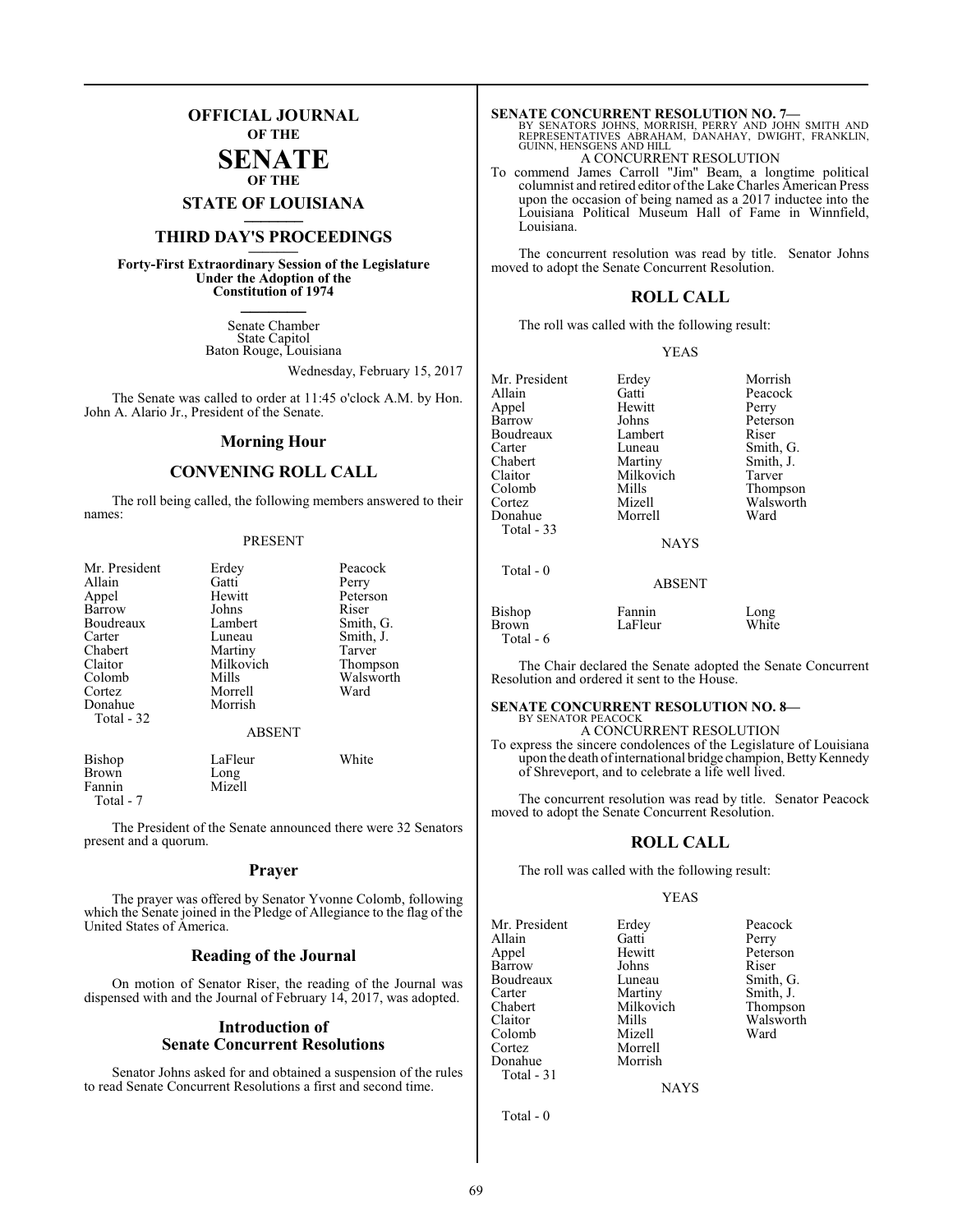# February 15, 2017

#### ABSENT

| Bishop    | LaFleur | Tarver |
|-----------|---------|--------|
| Brown     | Lambert | White  |
| Fannin    | Long    |        |
| Total - 8 |         |        |

The Chair declared the Senate adopted the Senate Concurrent Resolution and ordered it sent to the House.

#### **SENATE CONCURRENT RESOLUTION NO. 9—** BY SENATOR PEACOCK

A CONCURRENT RESOLUTION

To express the sincere and heartfelt condolences ofthe Legislature of Louisiana upon the passing of businessman and former mayor of Shreveport, Louisiana, the Honorable William "Billy" Thomas Hanna Jr.

The concurrent resolution was read by title. Senator Peacock moved to adopt the Senate Concurrent Resolution.

### **ROLL CALL**

The roll was called with the following result:

### YEAS

| Mr. President | Erdey         | Peacock   |
|---------------|---------------|-----------|
| Allain        | Gatti         | Perry     |
| Appel         | Hewitt        | Peterson  |
| Barrow        | Johns         | Riser     |
| Boudreaux     | Luneau        | Smith, G. |
| Carter        | Martiny       | Smith, J. |
| Chabert       | Milkovich     | Thompson  |
| Claitor       | Mills         | Walsworth |
| Colomb        | Mizell        | Ward      |
| Cortez        | Morrell       |           |
| Donahue       | Morrish       |           |
| Total - 31    |               |           |
|               | <b>NAYS</b>   |           |
|               |               |           |
| Total - 0     | <b>ABSENT</b> |           |
| Bishop        | LaFleur       | Tarver    |
| Brown         | Lambert       | White     |
| Fannin        | Long          |           |
| Total - 8     |               |           |

The Chair declared the Senate adopted the Senate Concurrent Resolution and ordered it sent to the House.

#### **SENATE CONCURRENT RESOLUTION NO. 10—** BY SENATORS ALARIO AND BOUDREAUX

A CONCURRENT RESOLUTION

To express the sincere condolences of the Legislature of Louisiana upon the death of the Honorable Armand J. Brinkhaus Sr., renown public servant, beloved gentleman, and a former member of both the Louisiana House of Representatives and the Louisiana Senate, and to celebrate his devotion to the law and the welfare of people of the state of Louisiana.

The concurrent resolution was read by title. Senator Walsworth moved to adopt the Senate Concurrent Resolution.

### YEAS

| Mr. President | Erdey   | Peacock   |
|---------------|---------|-----------|
| Allain        | Gatti   | Perry     |
| Appel         | Hewitt  | Peterson  |
| Barrow        | Johns   | Riser     |
| Boudreaux     | Luneau  | Smith, G. |
| Carter        | Martiny | Smith, J. |

### **Page 2 SENATE 3rd DAY'S PROCEEDINGS**

| Chabert<br>Claitor<br>Colomb<br>Cortez<br>Donahue<br>Total $-31$ | Milkovich<br>Mills<br>Mizell<br>Morrell<br>Morrish<br><b>NAYS</b> | Thompson<br>Walsworth<br>Ward |
|------------------------------------------------------------------|-------------------------------------------------------------------|-------------------------------|
| Total $-0$                                                       | <b>ABSENT</b>                                                     |                               |
| Bishop<br><b>Brown</b><br>Fannin                                 | LaFleur<br>Lambert<br>Long                                        | Tarver<br>White               |

Total - 8

The Chair declared the Senate adopted the Senate Concurrent Resolution and ordered it sent to the House.

### **Senate Concurrent Resolutions on Second Reading**

#### **SENATE CONCURRENT RESOLUTION NO. 4—** BY SENATOR PEACOCK

A CONCURRENT RESOLUTION To commend and congratulate Caddo Lodge No. 179 of Free and Accepted Masons of Shreveport, Louisiana, upon the occasion of the one hundred fiftieth anniversary of the establishment of its charter.

The concurrent resolution was read by title. Senator Peacock moved to adopt the Senate Concurrent Resolution.  $Y$ 

| リンパル |
|------|
|------|

| Mr. President<br>Allain<br>Appel<br>Barrow<br>Boudreaux<br>Carter<br>Chabert<br>Claitor<br>Colomb<br>Cortez<br>Donahue<br>Total $-31$ | Erdey<br>Gatti<br>Hewitt<br>Johns<br>Luneau<br>Martiny<br>Milkovich<br>Mills<br>Mizell<br>Morrell<br>Morrish<br><b>NAYS</b> | Peacock<br>Perry<br>Peterson<br>Riser<br>Smith, G.<br>Smith, J.<br>Thompson<br>Walsworth<br>Ward |
|---------------------------------------------------------------------------------------------------------------------------------------|-----------------------------------------------------------------------------------------------------------------------------|--------------------------------------------------------------------------------------------------|
| $Total - 0$                                                                                                                           | <b>ABSENT</b>                                                                                                               |                                                                                                  |
| Bishop<br><b>Brown</b><br>Fannin<br>Total - 8                                                                                         | LaFleur<br>Lambert<br>Long                                                                                                  | Tarver<br>White                                                                                  |

The Chair declared the Senate adopted the Senate Concurrent Resolution and ordered it sent to the House.

### **SENATE CONCURRENT RESOLUTION NO. 5—**

BY SENATOR PEACOCK A CONCURRENT RESOLUTION

To commend and congratulate the commanders, officers, and airmen ofthe United States Eighth Air Force, Barksdale Air Force Base, upon the occasion of its seventy-fifth anniversary celebration.

The concurrent resolution was read by title. Senator Peacock moved to adopt the Senate Concurrent Resolution.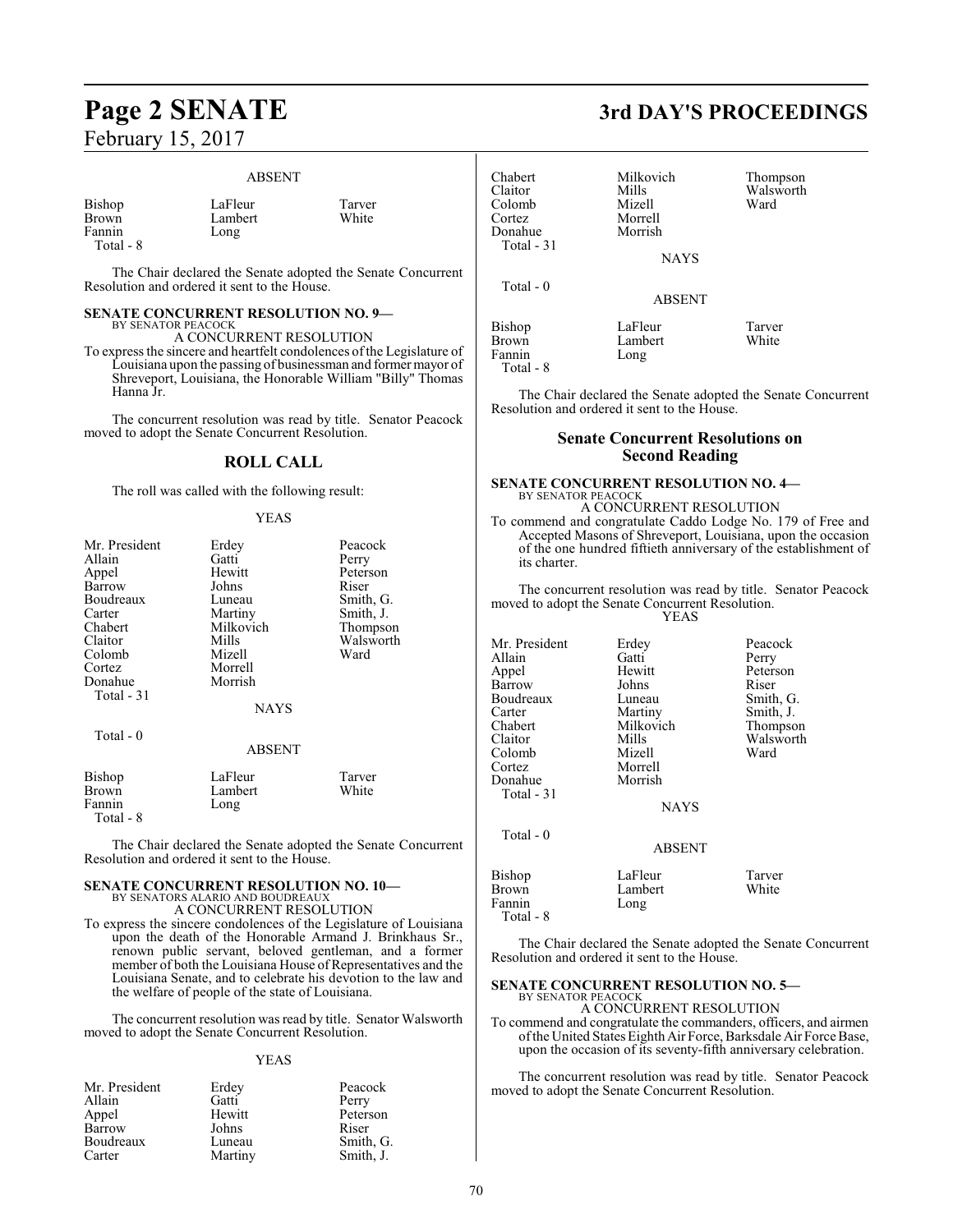### **3rd DAY'S PROCEEDINGS Page 3 SENATE**

### **ROLL CALL**

The roll was called with the following result:

### YEAS

| Mr. President           | Erdey                 | Morrish   |
|-------------------------|-----------------------|-----------|
| Allain                  | Gatti                 | Peacock   |
| Appel                   | Hewitt                | Perry     |
| Barrow                  | Johns                 | Peterson  |
| Boudreaux               | Luneau                | Riser     |
| Carter                  | Martiny               | Smith, G. |
| Chabert                 | Milkovich             | Smith, J. |
| Colomb                  | Mills                 | Thompson  |
| Cortez                  | Mizell                | Walsworth |
| Donahue                 | Morrell               | Ward      |
| Total - 30<br>Total - 0 | <b>NAYS</b><br>ABSENT |           |

| Bishop<br>Brown<br>Claitor<br>Total - 9 | Fannin<br>LaFleur<br>Lambert | Long<br>Tarver<br>White |
|-----------------------------------------|------------------------------|-------------------------|
|                                         |                              |                         |

The Chair declared the Senate adopted the Senate Concurrent Resolution and ordered it sent to the House.

### **SENATE CONCURRENT RESOLUTION NO. 6—**

BY SENATOR PEACOCK A CONCURRENT RESOLUTION

To express the sincere condolences of the Legislature of Louisiana upon the passing of the Honorable George Forrest Dunn Jr., to acknowledge his lifelong commitment to public service, and to note his many contributions made on behalf of the state of Louisiana.

The concurrent resolution was read by title. Senator Peacock moved to adopt the Senate Concurrent Resolution.

### **ROLL CALL**

The roll was called with the following result:

### YEAS

| Mr. President | Erdey     | Peacock   |  |  |  |
|---------------|-----------|-----------|--|--|--|
| Allain        | Gatti     | Perry     |  |  |  |
| Appel         | Hewitt    | Peterson  |  |  |  |
| Barrow        | Johns     | Riser     |  |  |  |
| Boudreaux     | Luneau    | Smith, G. |  |  |  |
| Carter        | Martiny   | Smith, J. |  |  |  |
| Chabert       | Milkovich | Thompson  |  |  |  |
| Claitor       | Mills     | Walsworth |  |  |  |
| Colomb        | Mizell    | Ward      |  |  |  |
| Cortez        | Morrell   |           |  |  |  |
| Donahue       | Morrish   |           |  |  |  |
| Total - 31    |           |           |  |  |  |
| <b>NAYS</b>   |           |           |  |  |  |
| Total - 0     |           |           |  |  |  |
| ABSENT        |           |           |  |  |  |
| Bishop        | LaFleur   | Tarver    |  |  |  |
| Brown         | Lambert   | White     |  |  |  |
| Fannin        | Long      |           |  |  |  |
| Total - 8     |           |           |  |  |  |

The Chair declared the Senate adopted the Senate Concurrent Resolution and ordered it sent to the House.

### **Privileged Report of the Committee on Senate and Governmental Affairs**

### **ENROLLMENTS**

Senator Peterson, Chairman on behalf of the Committee on Senate and Governmental Affairs, submitted the following report:

February 15, 2017

To the President and Members of the Senate:

I am directed by your Committee on Senate and Governmental Affairs to submit the following report:

The following Senate Concurrent Resolution has been properly enrolled:

**SENATE CONCURRENT RESOLUTION NO. 3—**<br>BY SENATORS ALARIO, ALLAIN, APPEL, BARROW, BISHOP,<br>BOUDREAUX, BROWN, CARTER, CHABERT, CLAITOR, COLOMB,<br>CORTEZ, DONAHUE, ERDEY, FANNIN, GATTI, HEWITT, JOHNS,<br>LAFLEUR,LAMBERT,LONG,LUNEAU AMEDEE, ANDERS, ARMES, BACALA, BAGLEY, BAGNERIS, BARRAS,<br>BERTHELOT, BILLIOT, BISHOP, BOUIE, BROADWATER, CHAD BROWN,<br>TERRY BROWN, CARMODY, CARPENTER, GARY CARTER, ROBBY<br>CARTER, STEVE CARTER, CHANEY, CONNICK, COUSSAN, COX,<br>C JACKSON, JAMES, JEFFERSON, JENKINS, ROBERT JOHNSON, JONES,<br>JORDAN, NANCY LANDRY, TERRY LANDRY, LEBAS, LEGOPOLD, LYONS, MACK, MAGEE, MARCELLE, MARINO,<br>LEOPOLD, LYONS, MACK, MAGEE, MARCELLE, MARINO,<br>MCFARLAND, MIGUEZ, DUSTIN THIBAUT, THOMAS, WHITE AND ZERINGUE A CONCURRENT RESOLUTION

To commemorate the twenty-sixth anniversary of the conclusion of Operation Desert Storm and to indicate support for a National Desert Storm War Memorial in Washington, D.C.

> Respectfully submitted, KAREN CARTER PETERSON Chairman

The foregoing Senate Concurrent Resolution was signed by the President of the Senate.

### **ATTENDANCE ROLL CALL**

### PRESENT

| Mr. President     |                                        | Morrish         |  |
|-------------------|----------------------------------------|-----------------|--|
|                   | Erdey                                  |                 |  |
| Allain            | Gatti                                  | Peacock         |  |
| Appel             | Hewitt                                 | Perry           |  |
| Barrow            | Johns                                  | Peterson        |  |
| Boudreaux         | Lambert<br>Riser                       |                 |  |
| Carter            | Luneau                                 | Smith, G.       |  |
| Chabert           | Martiny                                | Smith, J.       |  |
| Claitor           | Milkovich                              | Tarver          |  |
| Colomb            | Mills                                  | Thompson        |  |
| Cortez            | Mizell                                 | Walsworth       |  |
| Donahue           | Morrell                                | Ward            |  |
| Total $-33$       |                                        |                 |  |
|                   | <b>ABSENT</b>                          |                 |  |
| <b>Bishop</b>     | Fannin                                 | Long            |  |
| $D_{\text{norm}}$ | $L_{\alpha}$ $E1_{\alpha\alpha\alpha}$ | W <sub>th</sub> |  |

#### ABSENT

| Bishop    | Fannin  | Long  |
|-----------|---------|-------|
| Brown     | LaFleur | White |
| Total - 6 |         |       |